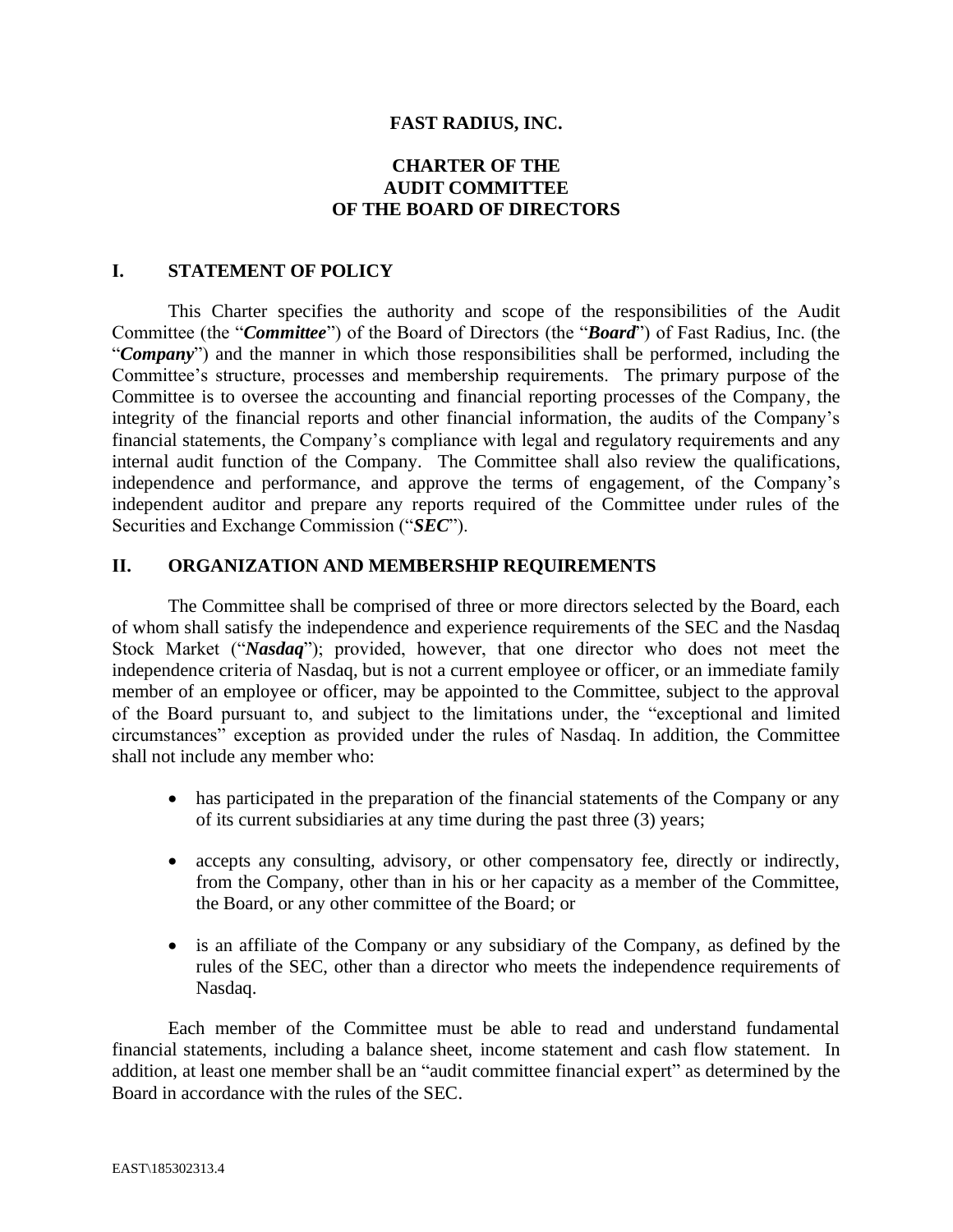The members of the Committee shall be appointed by the Board on the recommendation of the Nominating and Corporate Governance Committee of the Board and shall serve until their successors are duly elected and qualified or until their earlier resignation, removal or death. Any member of the Committee may be removed or replaced by the Board, at any time with or without cause, on the recommendation of the Nominating and Corporate Governance Committee. Unless a Committee Chair is elected by the full Board, the members of the Committee may designate a Chair by majority vote of the full Committee. The Chair shall preside at all regular meetings of the Committee and set the agenda for each Committee meeting.

The Company shall provide appropriate funding, as determined by the Committee, to permit the Committee to perform its duties under this Charter, to compensate its advisors and to compensate any independent registered public accounting firm engaged for the purpose of rendering or issuing an audit report or related work or performing other audit, review or attest services for the Company. The Committee, at its discretion, has the authority to initiate investigations and hire legal, accounting or other outside advisors or experts to assist the Committee, as it deems necessary to fulfill its duties under this Charter. The Committee may also perform such other activities consistent with this Charter, the Company's Bylaws and governing law, as the Committee or the Board deems necessary or appropriate.

## **III. MEETINGS AND COMMITTEE ACTION**

The Committee shall meet in person, telephonically or by virtual meeting platform as often as it determines, but not less frequently than quarterly. The Committee shall meet with the independent auditor and management, as well as any personnel requested by the Committee, on a quarterly basis to review the Company's financial statements and financial reports. The Committee shall meet with management and the independent auditor in separate executive sessions as appropriate.

Formal action taken by the Committee shall be by the affirmative vote of at least a majority of the members present (in person, telephonically or by virtual meeting platform) at a meeting at which a quorum is present or by unanimous written consent. A quorum shall consist of at least a majority of the members of the Committee. The Committee may form and delegate authority to subcommittees, or to one or more members of the Committee, when appropriate. The Committee shall maintain written minutes of its meetings, which minutes will be filed with the minutes of the meetings of the Board.

## **IV. AUTHORITY AND RESPONSIBILITIES**

The Committee shall have the following authority and responsibilities, subject to such modification and additional authority as the Board may approve from time to time:

## A. **Oversight of the Company's Independent Auditor**

1. Be solely responsible for the appointment, compensation and retention of any independent auditor engaged by the Company for the purpose of preparing or issuing an audit report or related work and shall be directly involved in the oversight of such engagement (including resolution of disagreements between management and the independent auditor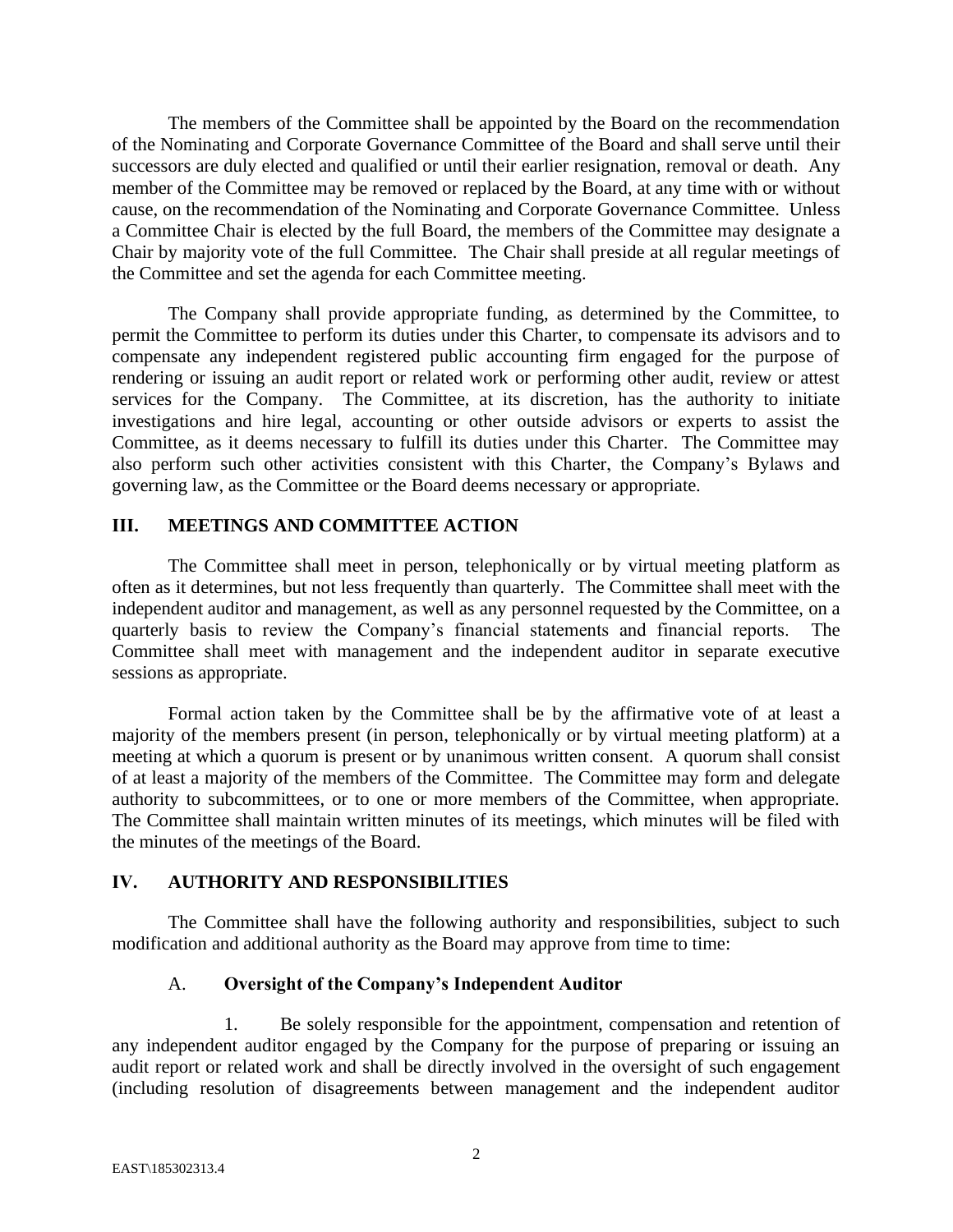regarding financial reporting), and shall assure that each independent auditor shall report directly to the Committee.

2. Periodically review and discuss with the independent auditor (i) the matters required to be discussed by Auditing Standard No. 16, and (ii) any formal written statements received from the independent auditor consistent with and in satisfaction of Independence Standards Board Standard No. 1, as amended, including without limitation, descriptions of (x) all relationships between the independent auditor and the Company, (y) any disclosed relationships or services that may impact the independent auditor's objectivity and independence and (z) whether any of the Company's senior finance personnel were recently employed by the independent auditor.

3. Evaluate annually the qualifications, performance and independence of the independent auditor, including a review of whether the independent auditor's quality-control procedures are adequate and a review and evaluation of the lead partner of the independent auditor, taking into account the opinions of management and any internal auditors of the Company, and report to the Board on its conclusions, together with any recommendations for additional action.

4. Obtain and review annually a report from the independent auditor describing (i) the independent auditor's internal quality-control procedures, (ii) any material issues raised by the most recent internal quality-control review or peer reviews or by any inquiry or investigation by governmental or professional authorities within the preceding five years respecting one or more independent audits carried out by the firm, and any steps taken to deal with such issues, and (iii) all relationships between the independent auditor and the Company.

5. Consult with the independent auditor regarding the rotation of the lead audit partner having primary responsibility for the audit and the audit partner responsible for reviewing the audit every five years, consider issues related to the timing of such rotation and the transition to new lead and reviewing partners, and consider whether, in order to assure continuing auditor independence, there should be regular rotation of the audit firm, and report to the Board on its conclusions.

6. Approve in advance the engagement of the independent auditor for all audit services and non-audit services, based on independence, qualifications and, if applicable, performance, and approve the fees and other terms of any such engagement; provided, however, that (i) the Committee may establish pre-approval policies and procedures for any engagement to render such services, provided that such policies and procedures (x) are detailed as to particular services, (y) do not involve delegation to management of the Committee's responsibilities hereunder and (z) provide that, at its next scheduled meeting, the Committee is informed as to each such service for which the independent auditor is engaged pursuant to such policies and procedures, and (ii) the Committee may delegate to one or more members of the Committee the authority to grant pre-approvals for such services, provided that the decisions of such member(s) to grant any such pre-approval shall be presented to the Committee at its next scheduled meeting.

7. Meet with the independent auditor prior to the audit to discuss the planning and staffing of the audit.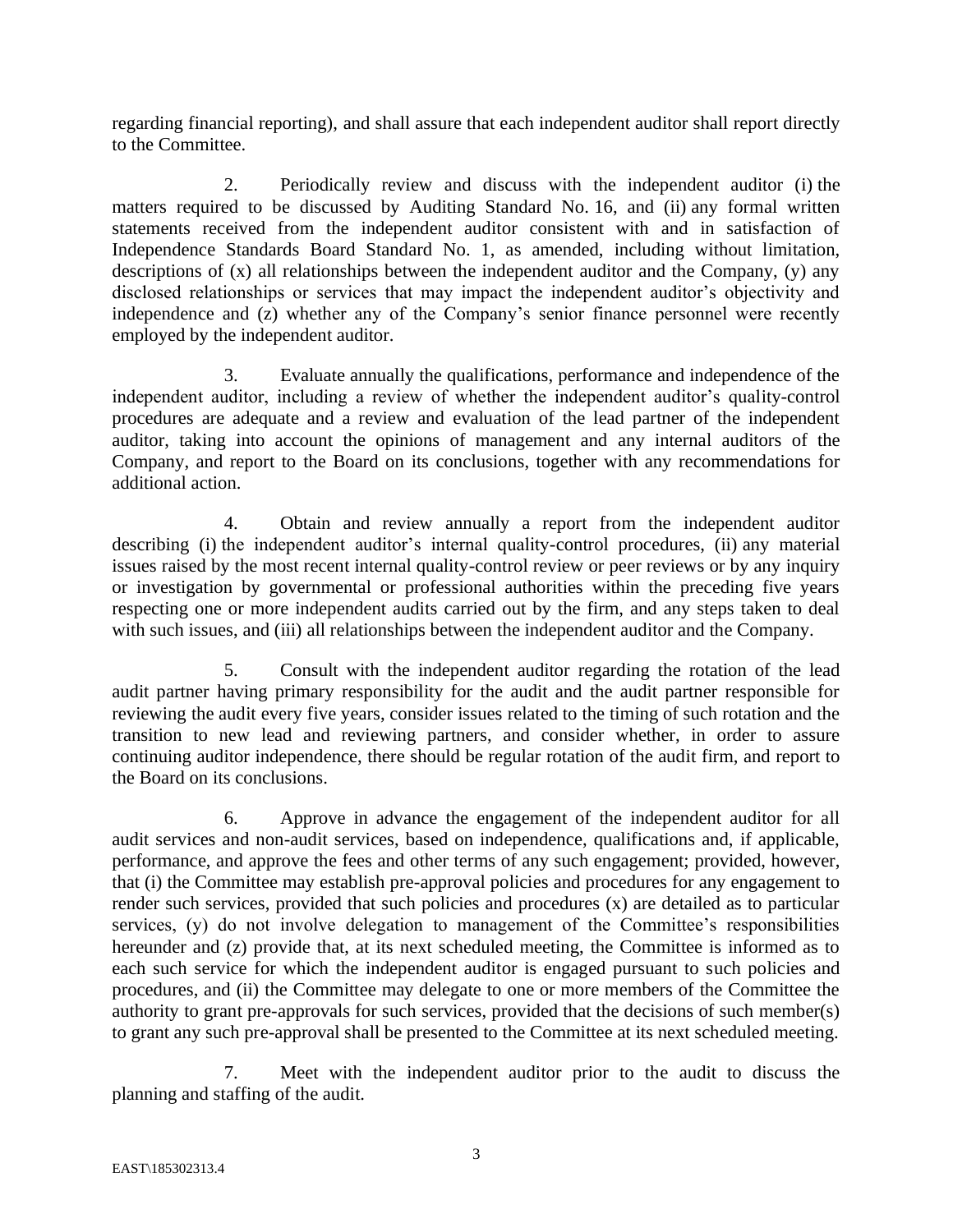8. Approve as necessary the termination of the engagement of the independent auditor and select a replacement independent auditor.

9. Establish policies for the hiring of employees or former employees of the independent auditor who participated in any capacity in the audit of the Company, taking into account the impact of such policies on auditor independence.

10. Regularly review with the independent auditor any significant difficulties encountered during the course of the audit, any restrictions on the scope of work or access to required information and any significant disagreement among management and the independent auditor in connection with the preparation of the financial statements. Review with the independent auditor any accounting adjustments that were noted or proposed by the independent auditor but that were "passed" (as immaterial or otherwise), any communications between the audit team and the independent auditor's national office respecting auditing or accounting issues presented by the engagement, any "management" or "internal control" letter or schedule of unadjusted differences issued, or proposed to be issued, by the independent auditor to the Company, and any other material written communication provided by the independent auditor to the Company's management.

11. Review with the independent auditor the critical accounting policies and practices used by the Company, all alternative treatments of financial information within accounting principles generally accepted in the United States ("*GAAP*") that the independent auditor has discussed with management, the ramifications of the use of such alternative disclosures and treatments and the treatment preferred by the independent auditor.

# B. **Review of Financial Reporting Policies and Processes**

To fulfill its responsibilities and duties, to the extent that it deems necessary or appropriate, and in addition to the items described above, the Committee shall:

1. Review and discuss with management and the independent auditor the Company's annual audited financial statements and any certification, report, opinion or review rendered by the independent auditor, and recommend to the Board whether the audited financial statements should be included in the Company's annual report on Form 10-K.

2. Review and discuss with management and the independent auditor the Company's quarterly financial statements.

3. Review and discuss with management and the independent auditor the Company's disclosure under "Management's Discussion and Analysis of Financial Condition and Results of Operations" appearing in the Company's periodic reports.

4. Review and discuss with management press releases regarding the Company's financial results and any other information provided to securities analysts and rating agencies, including any "pro-forma," "non-GAAP" or adjusted financial information.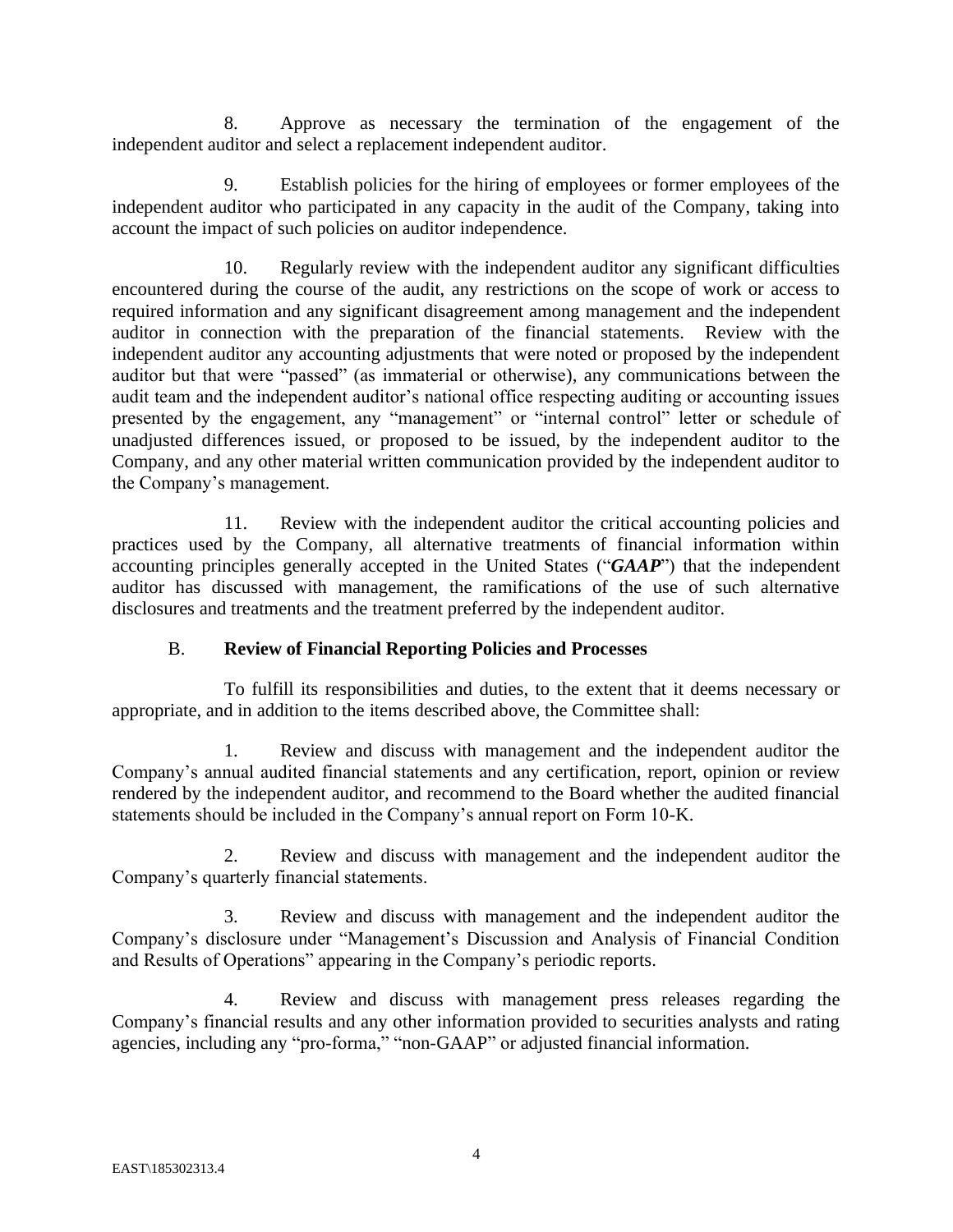5. Review with management and the independent auditor any significant judgments made in management's preparation of the financial statements and the view of each as to appropriateness of such judgments.

6. Review with management its assessment of the effectiveness and adequacy of the Company's internal control structure and procedures for financial reporting ("*Internal Controls*"), review with the independent auditor the attestation to and report on the assessment made by management, and consider whether any changes to the Internal Controls are appropriate in light of management's assessment or the independent auditor's attestation and report.

7. To the extent that it deems appropriate, review with management its evaluation of the Company's procedures and controls designed to assure that information required to be disclosed in the Company's periodic reports is recorded, processed, summarized and reported in such reports within the time periods specified by the SEC for the filing of such reports ("*Disclosure Controls*"), and consider whether any changes are appropriate in light of management's evaluation of the effectiveness of such Disclosure Controls.

8. Review and discuss with management and the independent auditor any off-balance sheet transactions or structures and their effect on the Company's financial results and operations, as well as the disclosure regarding such transactions and structures in the Company's public filings.

9. Review with management and the independent auditor the effect of regulatory and accounting initiatives on the financial statements. Review any major issues regarding accounting principles and financial statement presentations, including any significant changes in selection of an application of accounting principles. Consider and approve, if appropriate, changes to the Company's auditing and accounting principles and practices as suggested by the independent auditor or management.

10. Review any analyses prepared by management or any independent or internal auditor setting forth significant financial reporting issues and judgments made in connection with the preparation of the financial statements, including the effects of alternative GAAP methods on the financial statements.

11. Review any special audit steps adopted in light of material control deficiencies. Review with the independent auditor and management the extent to which changes or improvements in financial or accounting practices, as approved by the Committee, have been implemented.

12. Review the appointment and replacement of the head of any internal audit function at the Company. Review and discuss with any internal auditors (i) the charter, purpose, authority and organizational reporting lines of the internal audit function and (ii) the annual audit plan and changes to the audit plan. Review reports to management and the Board prepared by any internal auditors. Consult with management and the head of internal audit function the responsibilities, budget and staffing of the internal audit function and the planning and execution of internal audit activities.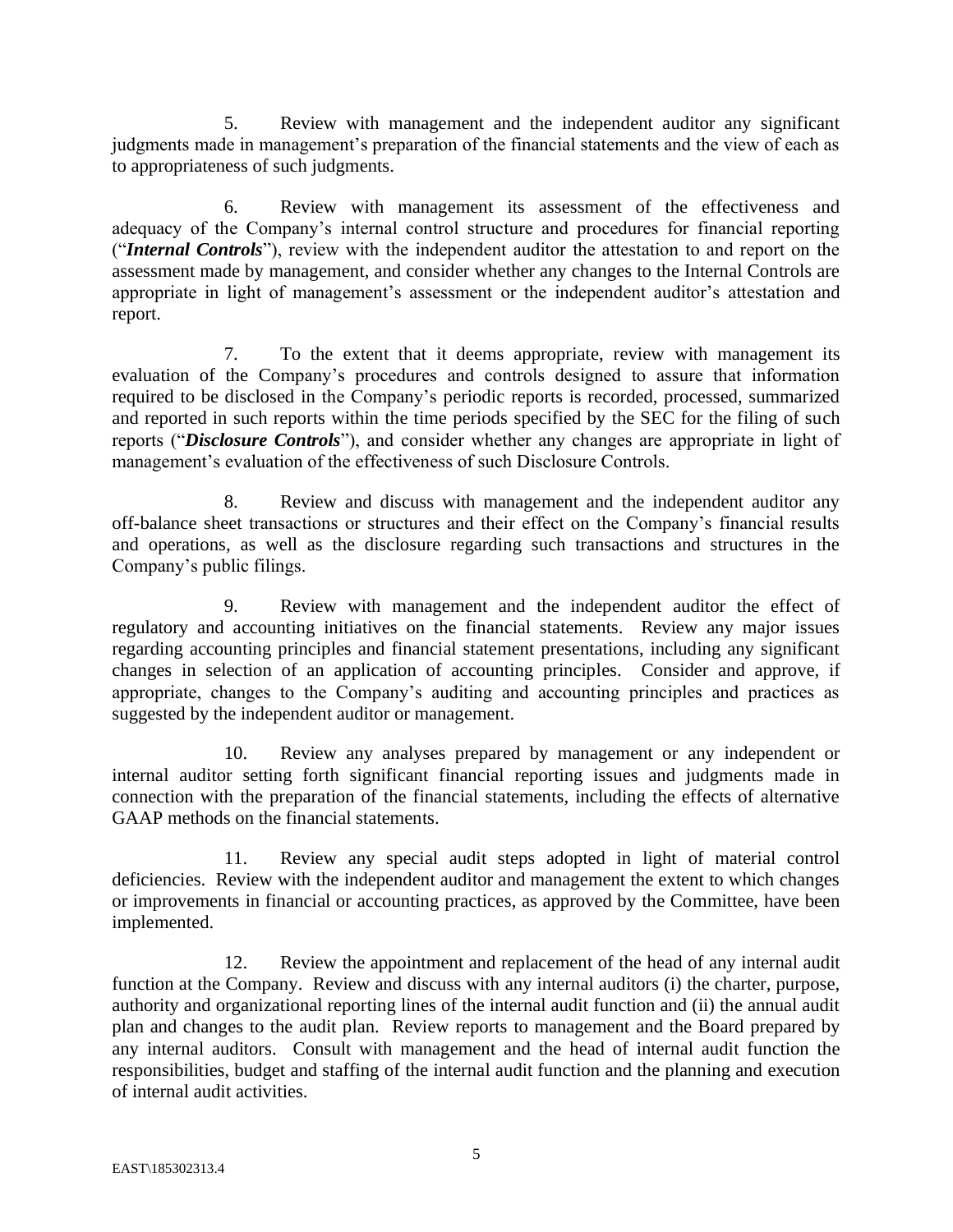## C. **Risk Management, Related Party Transactions, Legal Compliance and Ethics**

To further fulfill its responsibilities and duties, and in addition to the items described above, the Committee shall:

1. Review with the chief executive officer and chief financial officer of the Company any report on significant deficiencies in the design or operation of the Internal Controls that could adversely affect the Company's ability to record, process, summarize or report financial data, any material weaknesses in the Internal Controls identified to the auditors, and any fraud, whether or not material, that involves management or other employees who have a significant role in the Internal Controls.

2. Review and approve any transactions between the Company and any related parties.

3. Establish procedures for the receipt, retention and treatment of complaints received by the Company regarding accounting, internal accounting controls or auditing matters, and the confidential, anonymous submission by employees of the Company of concerns regarding questionable accounting or auditing matters. Adopt, as necessary, appropriate remedial measures or actions with respect to such complaints or concerns.

4. In consultation with the Nominating and Corporate Governance Committee, review and recommend to the Board for adoption any revisions to the Company's Code of Conduct (the "*Code*"), which meets the requirements of Item 406 of the SEC's Regulation S-K, and provide for prompt disclosure to the public of any change in, or waiver of, the Code, and adopt procedures for monitoring and enforcing compliance with the Code.

5. As requested by the Board, review and investigate conduct alleged by the Board to be in violation of the Code, and adopt as necessary or appropriate, remedial, disciplinary, or other measures with respect to such conduct.

6. Discuss with management and the independent auditor any correspondence with regulators or governmental agencies that raise material issues regarding the Company's financial statements or accounting policies.

7. Discuss guidelines and policies to govern the process by which risk assessment and management is undertaken and handled. Discuss with management the Company's major financial risk exposures and the steps management has taken to monitor and control such exposures.

8. Review with the Company's general counsel and report to the Board on litigation, material government investigations and compliance with applicable legal and regulatory requirements (including policies and practices designed to ensure compliance therewith) and the Code. As requested by the Board, oversee compliance audits or assessments, including evaluating findings and recommendations and management responses and action plans.